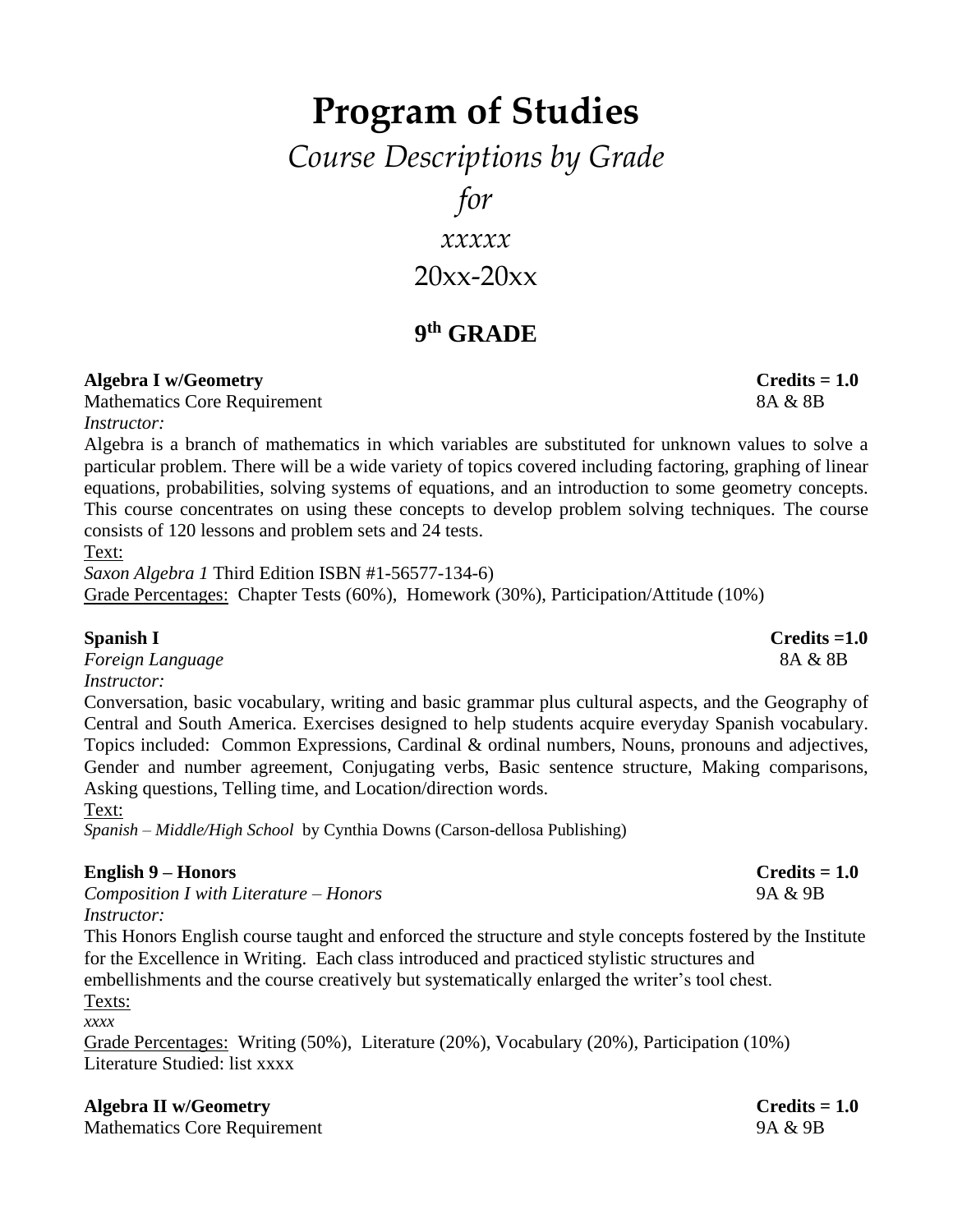#### *Instructor:*

This class will continue the mathematical development begun in Algebra 1, continuing to practice and apply the fundamental concepts while more advanced topics are introduced and mastered. Topics will include polynomial functions, introduction to conic sections, solving systems of equations, graphing linear and quadratic functions, polar coordinates and vectors, logarithms, and an introduction to basic trigonometry.

Text: *Saxon Algebra II*, 2nd edition Grade Percentages: Chapter Tests (60%), Homework (35%), Participation/Attitude (5%)

### **World History I - Honors Credits = 1.0**

History Core Requirement 9A & 9B

*Instructors:* 

Covered the major historical characters, archaeology, geography and politics of the early Mesopotamians & Egyptians. Also ancient Greek history dealt with the major historical characters, archaeology, geography and politics of the early Minoans through the first century BC and the end of the Hellenistic kingdoms established by Alexander the Great. Gained an appreciation of the contributions of the ancient Greeks to the modern world, especially in the social and political arenas. Roman History covered Rome's mythical founding, the kingship, Republic, Civil Wars, the Empire and the decline of Roman civilization. Examined many of the major players in the history of Rome (the Gracchi, Marius, Caesar, Augustus and most of the major emperors). Tackled the geography of the Roman empire. Looked at Jesus and the early church in the context of the first century and the legalization of Christianity under Constantine.

Texts:

Grade Percentages: Quizzes (25%), Research Papers/Presentation (25%), Mid-term (25%), Final Exam (25%)

### **Physical Science with lab Credits = 1.0**

*Science Core Requirement* 9A & 9B *Instructor:*  Topics covered included xxxyyyzzz. Texts: xxxx Grade Percentages: Tests (20%), Labs (20%), Quizzes (20%), Homework (20%), Science Fair Project (15%), Compare/Contrast Paper (5%)

*Foreign Language* 9A & 9B *Instructor:* 

Description: Review of Spanish I, conversation, new vocabulary, work in reading comprehension, study of irregular verbs plus other grammatical structures, and cultural aspects of Central and South America. A final class presentation was made of the South American country, Chile.

Text:

*Cuaderno: A Beginning Workbook For Grammar And Communication* by Ronni L. Gordon and David M. Stillman (Glencoe/McGraw Hill)

### **Health & Physical Education 9 Credits** = 0.5

### *PE Core Requirement* 9A & 9B

• xyzxyzxyz

**Spanish II** Credits =1.0